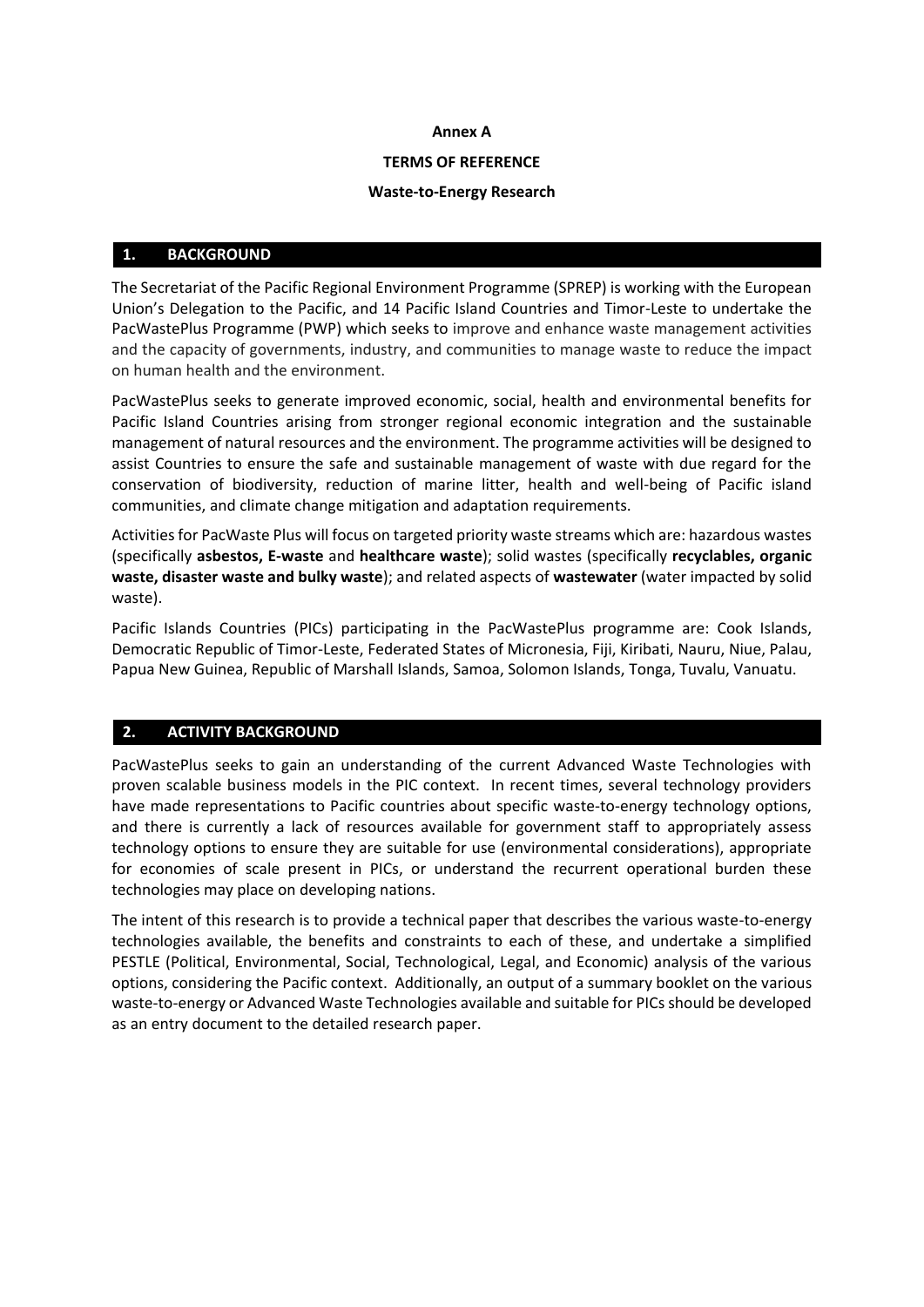# **3. SCOPE OF WORK**

The activity is expected to be developed under several stages, as described in the following table.

| Phase     | <b>Description</b>                                                                                                                                                                                                   | <b>Documentation</b><br><b>SPREP will provide</b> | <b>Consultant Output</b>                                                                                                                                                                                                                                   |
|-----------|----------------------------------------------------------------------------------------------------------------------------------------------------------------------------------------------------------------------|---------------------------------------------------|------------------------------------------------------------------------------------------------------------------------------------------------------------------------------------------------------------------------------------------------------------|
| Inception | Lead an inception meeting with the PacWastePlus team to discuss                                                                                                                                                      | Nil                                               | <b>Inception meeting</b>                                                                                                                                                                                                                                   |
|           | the delivery of the project, addressing all issues likely to cause<br>delays (risk management), and ensure a common understanding<br>of the action, and required outputs.                                            |                                                   | Minutes of the inception meeting with<br>confirmation of activities, and scope of<br>work to be developed and agreed by<br>meeting<br>participants<br>prior<br>to<br>commencement of any activities.                                                       |
|           | Develop a research plan for approval prior to implementation. The<br>research plan should explain the overall strategy, methodology,                                                                                 |                                                   |                                                                                                                                                                                                                                                            |
|           | and analyses to be used to successfully accomplish the project<br>objective.                                                                                                                                         |                                                   | <b>Research Plan</b>                                                                                                                                                                                                                                       |
|           | The plan should be structured to, at a minimum, answer the<br>following questions (noting the research plan should identify all<br>issues to be addressed through the work):                                         |                                                   | Detailed research plan (Comprehensive<br>plan on how research will be undertaken,<br>information sources, and time frame to<br>implement).                                                                                                                 |
|           | i.<br>What are the currently available types of Advanced<br>Waste Technology options.                                                                                                                                |                                                   | The report should provide a detailed<br>workplan of activities (including a<br>timeline) and clearly identify any tasks or<br>responsibilities of SPREP necessary to<br>ensure project success.                                                            |
|           | What waste types are able to be managed by the<br>ii.<br>technology (and specifically, what waste types cannot be<br>used as feedstock)?                                                                             |                                                   |                                                                                                                                                                                                                                                            |
|           | What is the minimum and/or maximum volume of ideal<br>iii.<br>feedstock to be managed by the technology?                                                                                                             |                                                   | <b>Draft Report Structure</b>                                                                                                                                                                                                                              |
|           | Is there a need for waste to be imported into the<br>iv.<br>country/territory to feed the technology?                                                                                                                |                                                   | Draft report structure is to be presented<br>along with the research plan to enable<br>SPREP the ability to understand the likely<br>output information, and ensure it will<br>provide the quality information required<br>by member countries (noting the |
|           | What possible transboundary movement requirements<br>$V_{\star}$<br>are there to be satisfied to facilitate this movement?                                                                                           |                                                   |                                                                                                                                                                                                                                                            |
|           | What products are 'outputs' of the technology? Are they<br>vi.<br>reusable, or do they need to be landfilled or sent to<br>specific treatment / destruction? Is energy an output of<br>the system (provide details)? |                                                   |                                                                                                                                                                                                                                                            |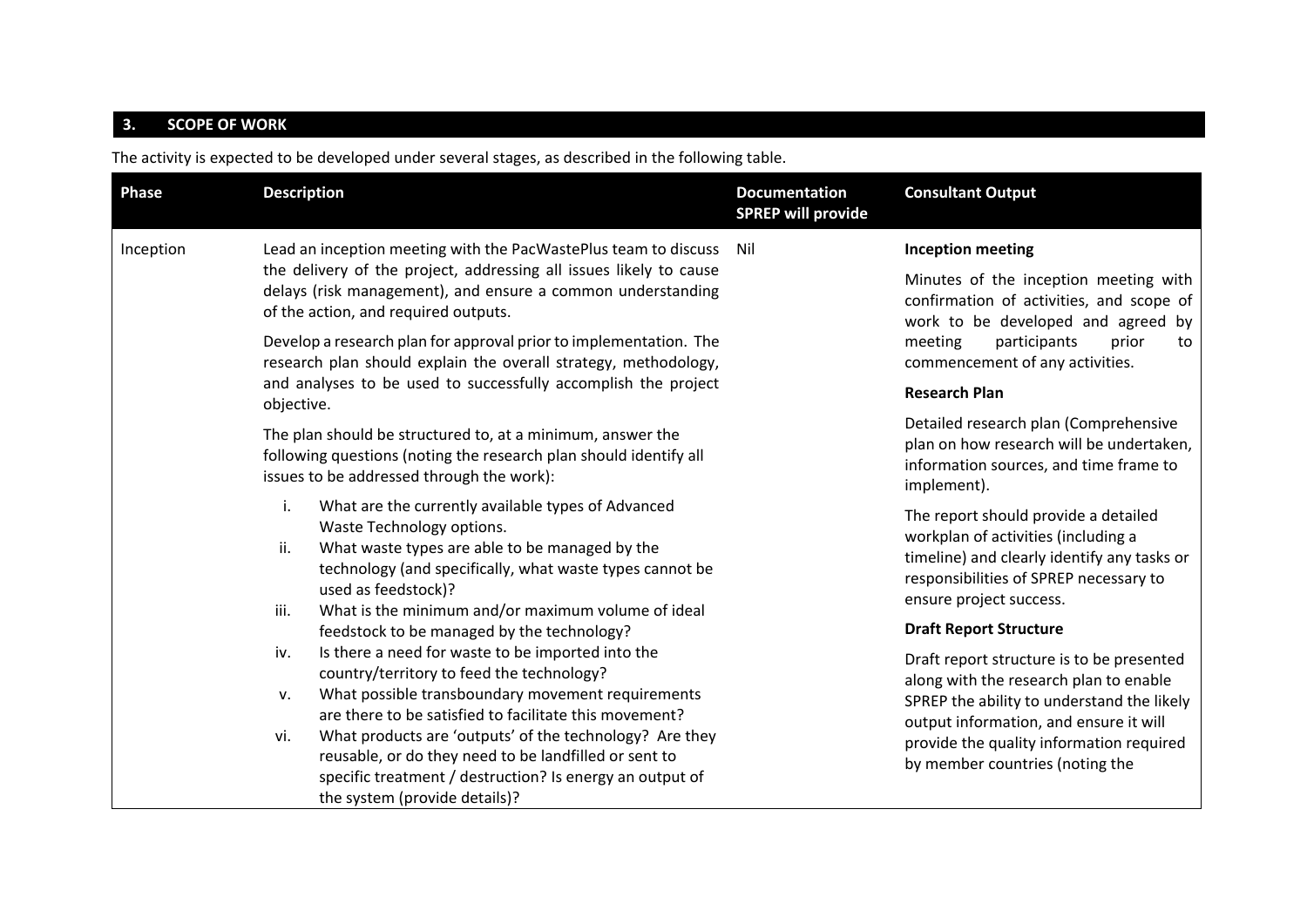| <b>Phase</b> | <b>Description</b> |                                                                                                                                                                                                                                           | <b>Documentation</b><br><b>SPREP will provide</b> | <b>Consultant Output</b>                                                  |
|--------------|--------------------|-------------------------------------------------------------------------------------------------------------------------------------------------------------------------------------------------------------------------------------------|---------------------------------------------------|---------------------------------------------------------------------------|
|              | vii.               | What are key operational considerations for each<br>technology type (e.g. capital costs, ancillary services and<br>infrastructure, recurrent costs, labour, education<br>requirements, foot print, etc.)?                                 |                                                   | geographical size and populations vary<br>greatly throughout the region). |
|              | viii.              | What are key PESTLE considerations (both positive and<br>negative) related to the use of the technology?                                                                                                                                  |                                                   |                                                                           |
|              | ix.                | Where are working examples of the technologies (case<br>studies)?                                                                                                                                                                         |                                                   |                                                                           |
|              | х.                 | How does the technology address reduction, reuse, and<br>recycling of the waste, i.e., waste management<br>hierarchy?                                                                                                                     |                                                   |                                                                           |
|              | xi.                | What are the environmental and social issues this<br>technology addresses or impacts (benefits and/or<br>negative)?                                                                                                                       |                                                   |                                                                           |
|              | xii.               | Issues of compliance to emission requirements under the<br>national legislations on such operations or in their<br>absence, compliance with Stockholm Convention,<br>Minamata Convention, etc.                                            |                                                   |                                                                           |
|              | xiii.              | What is the general assessment of the suitability of the<br>technology and the minimum requirements for it to be<br>considered? Scalability / limitations / sustainability                                                                |                                                   |                                                                           |
|              | xiv.               | Environmental Risk assessment / ESS including mitigating<br>measures (Operation Stage and End of Life Stage)                                                                                                                              |                                                   |                                                                           |
|              |                    | Additionally, the research will need to provide a summary PESTLE<br>analysis for each technology type (noting the "Political<br>considerations" will vary for each State, but possible to identify<br>likely issues or areas of interest. |                                                   |                                                                           |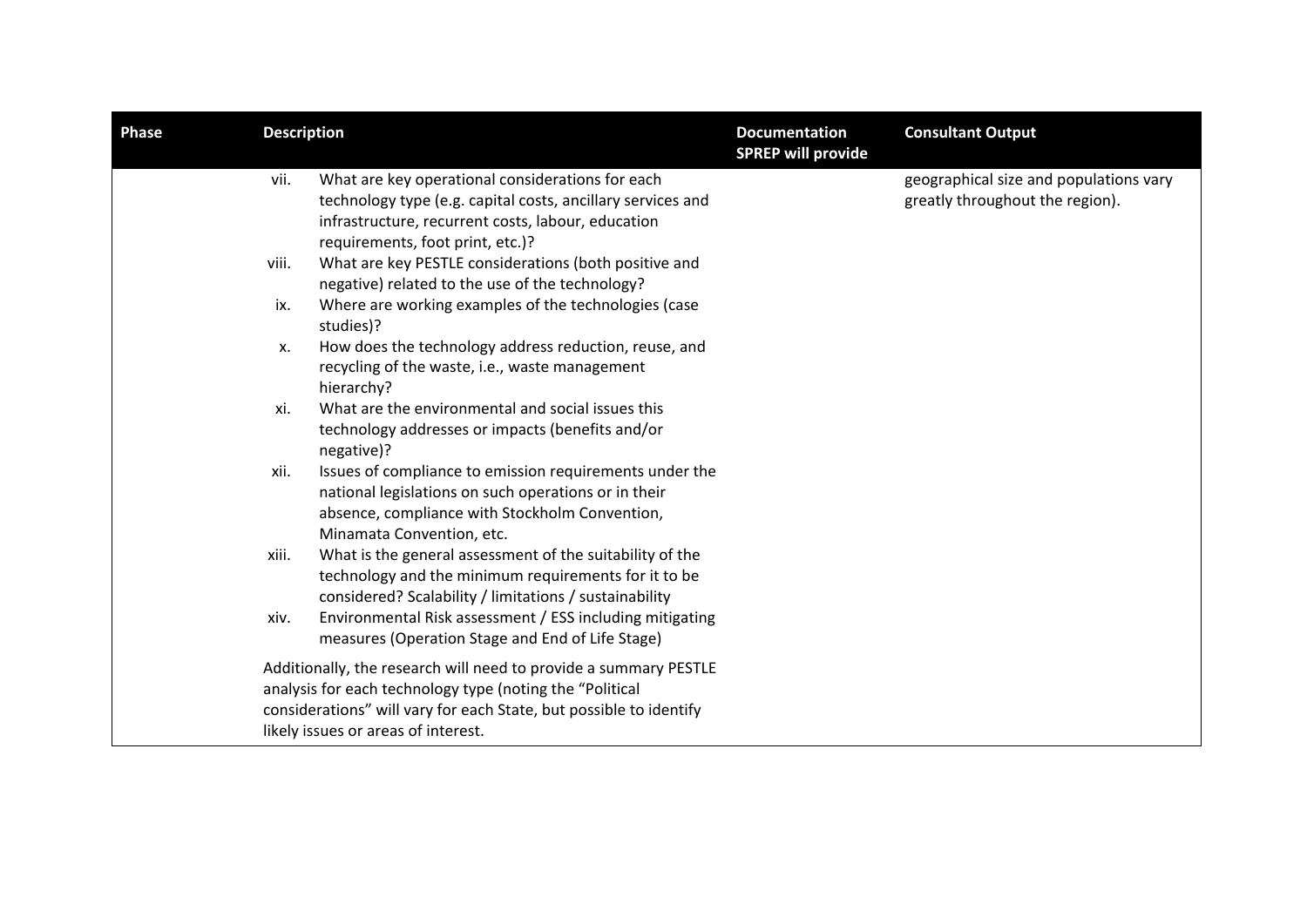| <b>Phase</b>   | <b>Description</b>                                                                                                                                                           | <b>Documentation</b><br><b>SPREP will provide</b>             | <b>Consultant Output</b>                                                                                                                                                                                                                                   |
|----------------|------------------------------------------------------------------------------------------------------------------------------------------------------------------------------|---------------------------------------------------------------|------------------------------------------------------------------------------------------------------------------------------------------------------------------------------------------------------------------------------------------------------------|
|                | It is further expected the output report will provide the<br>consultants views on the suitability of the various options for<br>their practical deployment into the Pacific. |                                                               |                                                                                                                                                                                                                                                            |
| Research       | <b>Small Scale</b><br>Undertake the research and report development as per the<br>approved research plan.<br>website)<br>(Published on<br>website)<br>website)               | technology review<br>(Published on<br>PacWastePlus            | Draft report                                                                                                                                                                                                                                               |
|                |                                                                                                                                                                              |                                                               | Develop a research report that details<br>the findings from the research phase of<br>work. The report should provide a clear<br>premise of the technology types, PESTLE                                                                                    |
|                |                                                                                                                                                                              | <b>PESTLE Decision</b><br><b>Support Tool</b>                 | considerations, and suitability for use in                                                                                                                                                                                                                 |
|                |                                                                                                                                                                              |                                                               | the Pacific context.                                                                                                                                                                                                                                       |
|                |                                                                                                                                                                              | PacWastePlus                                                  | <b>Draft Publication Booklet</b>                                                                                                                                                                                                                           |
|                |                                                                                                                                                                              |                                                               | The research report's findings should                                                                                                                                                                                                                      |
|                |                                                                                                                                                                              | Access to waste audit<br>data from the region<br>(through PEP | then be transferred into a draft structure<br>(including writing style) suitable for use<br>as an information booklet (entry point)<br>to the more detailed research report.<br>Structure and draft graphics suggested<br>should be presented for comment. |
| Final Report & | Following feedback from the SPREP review team, the report and<br>booklet should be finalised                                                                                 | Nil                                                           | <b>Final report</b>                                                                                                                                                                                                                                        |
| <b>Booklet</b> |                                                                                                                                                                              |                                                               | Final report addressing any comments<br>provided from the review activity.                                                                                                                                                                                 |
|                |                                                                                                                                                                              |                                                               | <b>Final Publication Booklet</b>                                                                                                                                                                                                                           |
|                |                                                                                                                                                                              |                                                               | Final booklet addressing any comments<br>provided from the review activity.                                                                                                                                                                                |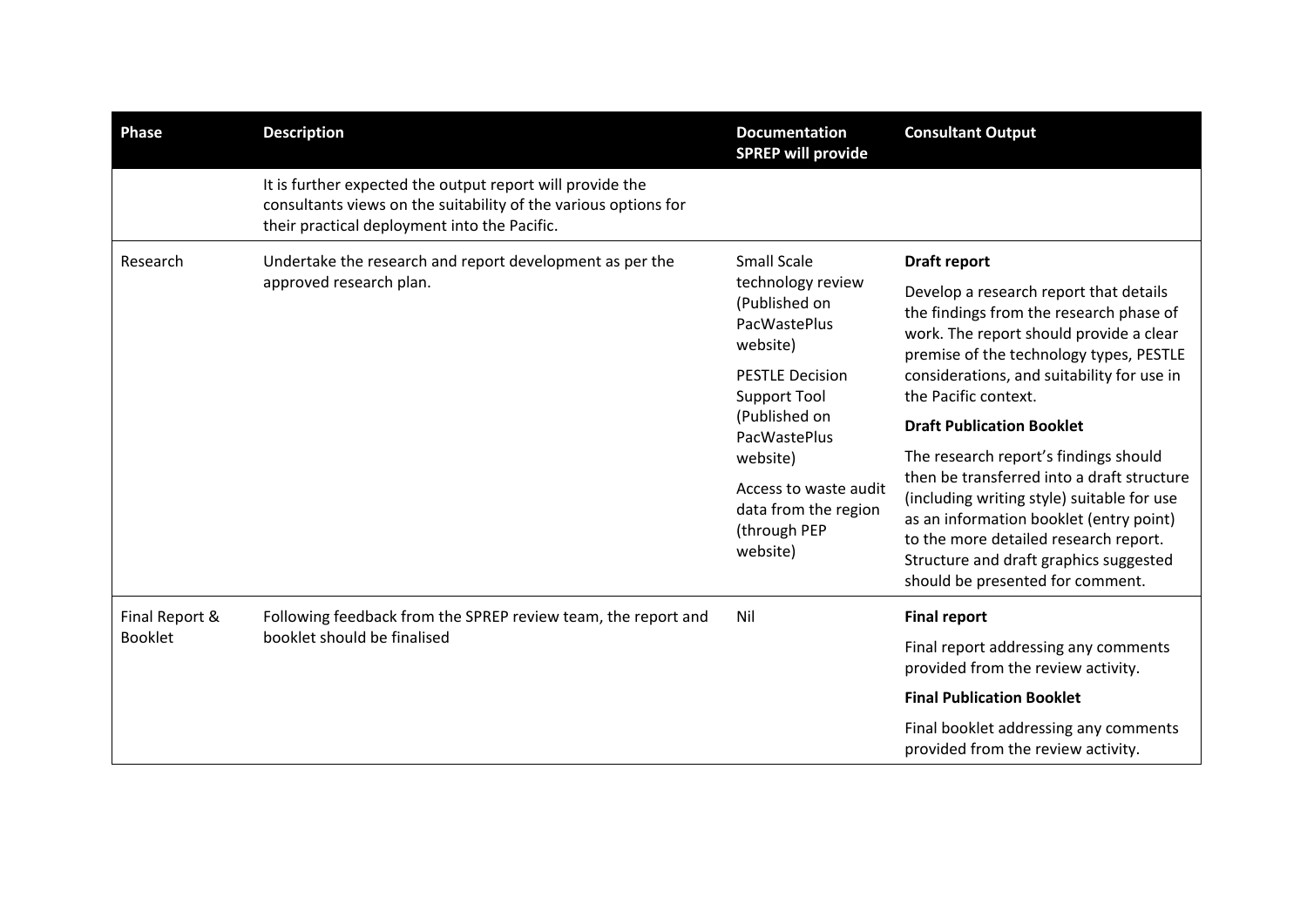### **Institutional Arrangement**

It is expected this activity will be undertaken remotely, and there will be no travel involved. If needed, introductions to representatives of Pacific Island countries can be made, but it is expected that the bulk of the work will focus on the research and contact with technology providers.

### **Consultant Responsibilities**

The consultant will be responsible for scheduling meetings with service/technology providers, country representatives, and SPREP, taking minutes, and distributing these for comment prior to finalising.

## **Schedule of Work**

The activities are to be completed no later than **7 weeks from Agreement signing date** with a preference for the activities to be completed much earlier.

Expected project activity is detailed in Table 2, it is expected that tenderers will detail how and when each of these steps will be delivered.

### **Table 2:** Project Schedule

| <b>Phase</b> | <b>Activity</b>                                                                                       | <b>Timeline</b>                                             |  |
|--------------|-------------------------------------------------------------------------------------------------------|-------------------------------------------------------------|--|
|              | <b>Contract Signing and Execution</b>                                                                 |                                                             |  |
| Inception    | <b>Inception Meeting</b><br>1.<br>$2^{\circ}$<br><b>Research Plan</b><br>3.<br>Draft report structure | Two weeks from date of<br><b>Contract Execution</b>         |  |
| Research     | Draft report<br>4.<br>Draft booklet<br>5.                                                             | No later than 4 weeks<br>from date of Contract<br>Execution |  |
| Completion   | 6.<br>Final report<br>Final booklet<br>7.                                                             | No later than 7 weeks<br>from date of Contract<br>Execution |  |

### **3.3 Budget**

Submissions are required to itemise all financial elements of their proposal in **USD**, including, but not limited to, the following:

- Salary costs (hourly rate)
- All applicable taxes

Submissions must include an annotated budget listing for each task.

Proposals above USD\$20,000 may not be considered

SPREP reserves the right to withdraw this tender at any time. SPREP reserve the right to accept or reject any or all bids and to waive any formal defects or irregularities in the bids, when deemed to be in the interest of SPREP.